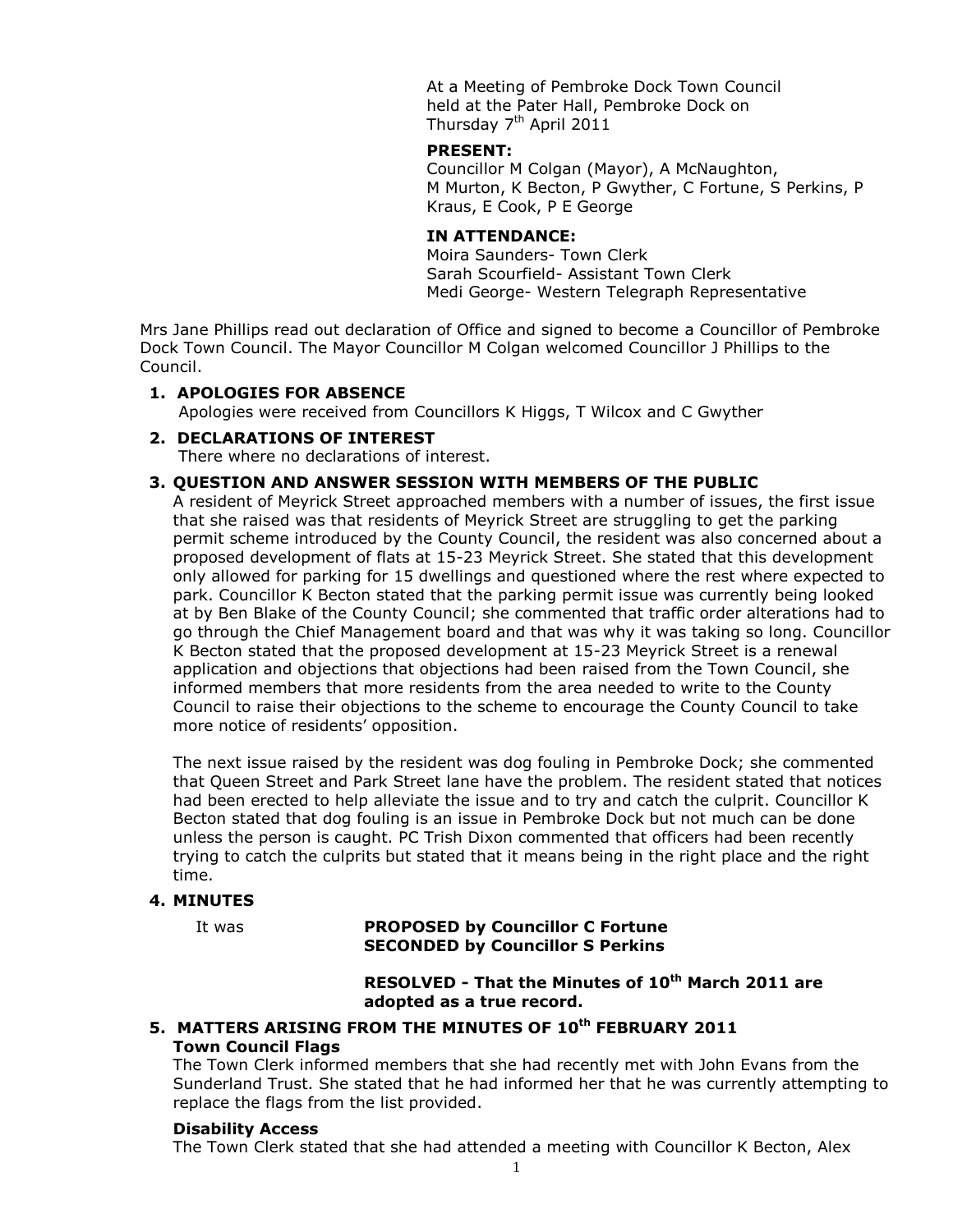Allison and Alan Hunt of the County Council and Don Esmond of the Pater Hall Trust. She informed members that funding would be needed to enable the Trust to put the lift in the front of the building, which would help with the access to the Council Chamber. The Town Clerk informed members that Alex Allison of the County Council would be working with the Pater Hall Trust to help with that funding. Councillor K Becton commented that the changes needed to be done within a reasonable timescale but stated that ideas have been put forward that home visits may take place where necessary until the changes where made.

#### **Memorial Park**

Councillor S Perkins commented that the plans should be with the County Council soon and commented that the planning department were hoping to have the plans agreed within 6-7 weeks. Members of the Council where shown plans of the bike track and skate park, Councillor S Perkins stated that they had funding for the bike track but would be looking for funding for the skate park, she stated that the Memorial Park group needed a trustee from the community. Councillor S Perkins thanked the Town Clerk for her hard work and pushing the architect to enable the process to move forward.

#### **Laws Street Zebra Crossing**

Councillor S Perkins questioned if the Town Clerk had heard anything from the County Council regarding the Laws Street Zebra crossing. The Town Clerk stated that the County Council are going to be looking at the crossing.

#### Church Services Parking

Councillor K Becton questioned if the people using St Johns church have blue badges. She stated that if the did that there is no time limit on where they park. The Town Clerk stated that she had written to Mr Sutton of the County Council regarding this issue but has had no reply.

#### **Treowen Road Lollipop Lady**

The Town Clerk informed members that the Lollipop lady issue was currently under review with the County Council and another review was due to take place after Easter.

#### **6. REPORT OF THE TOWN CLERK**

#### **1. Hanging Baskets and Floral displays**

The Town Clerk informed members that she had been out to tender to local businesses for the hanging baskets and floral display supplier this year. She stated that she had received two quotes:-

Bush Nurseries - £1675 Willowdale Nursery - £1736

#### It was **PROPOSED by Councillor P E George SECONDED by Councillor A McNaughton**

#### **RESOLVED - That Bush Nurseries provide floral baskets and floral displays for this year.**

#### **2. Computer Equipment for the Town Council Offices**

The Town Clerk informed members that she had been tendering for computer equipment quotes but unfortunately by the cut off date only one quote had been received. She stated that she had subsequently received a quote from another company but it was later than the cut off date, this apparently was due to sickness.

The Town Clerk suggested that as she had only one quote on time and felt that she needed more than one quote she informed members that she is intending to ask some more companies for quotes and ask the two who have quoted if they want their existing tenders to be considered. She commented that she felt this was the only fair way of proceeding and will give the Town Council a better chance of receiving value for money. Members agreed that the Town Clerk should progress this suggestion.

#### **3. Councillor Co-option – Candidate Interviews**

The Town Clerk stated that when there was a vacancy on the Town Council to fill by cooption a form of interview takes place where the candidate hopes to show how they would be the best person to fill that vacancy. She commented that It was apparent at the last occasion of candidate interviews that the current style of interviewing adopted by the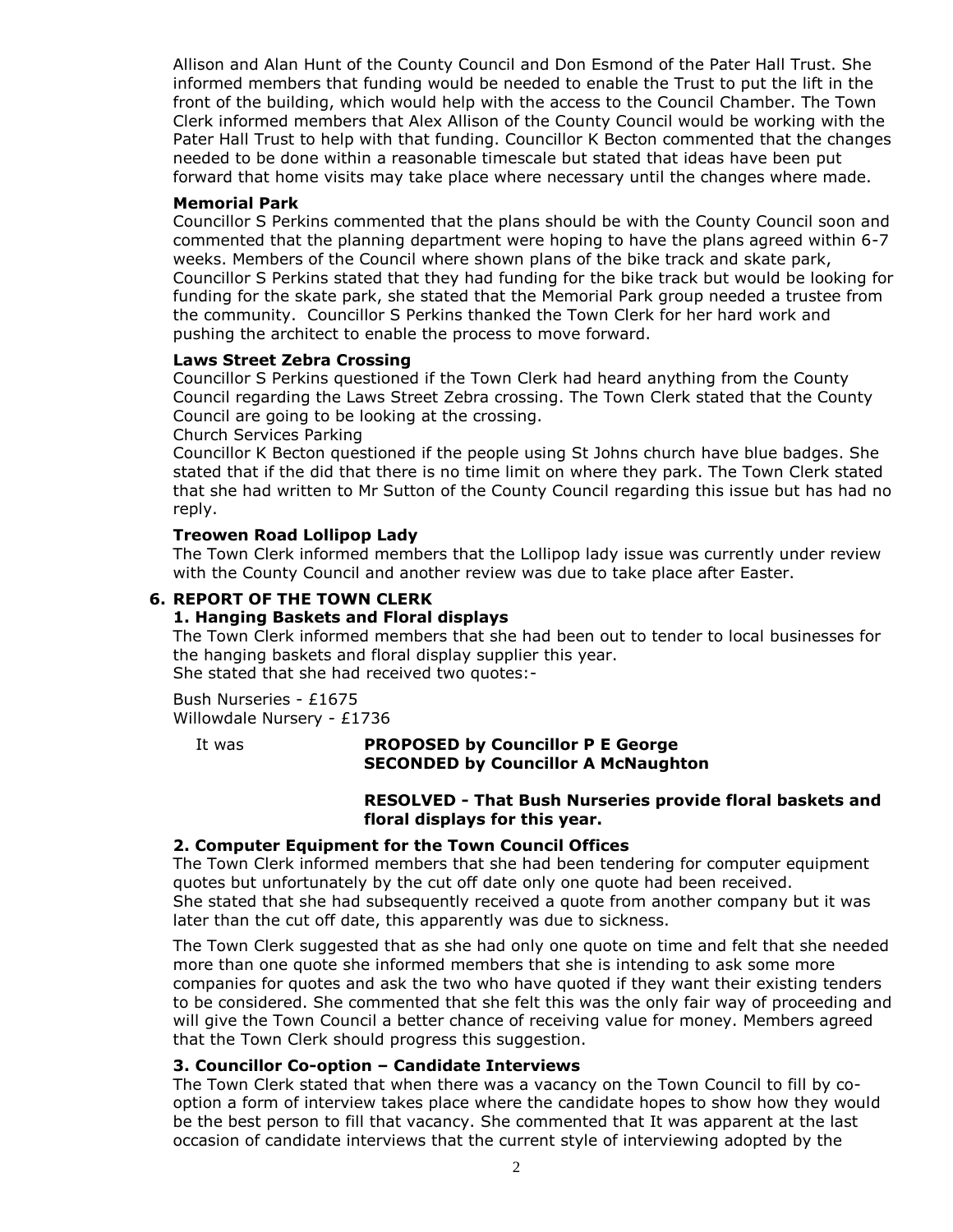Council does not allow the candidate to express to the Council their best attributes and experience. This was agreed by those present. The Town Clerk suggested that for any future such interviews that as now the Mayor will ask the questions but that both the Mayor and the members present may ask the candidate questions through the Chair. Members stated that questions should be the same for each candidate.

## It was **PROPOSED by Councillor P Gwyther SECONDED by Councillor S Perkins**

#### **RESOLVED - That Personnel Committee review the questions for Councillor Co-option- Candidate Interviews.**

## **4. Strategic and Operational Changes to Dyfed-Powys Police**

The Town Clerk commented that she had been informed by her colleague in Pembroke that they had a visit at their last Council meeting by Chief Superintendent Dean Richards who was reporting on the future strategic and operational changes that are happening in the Dyfed-Powys Police authority. She stated that these changes are driven not only by having a reduced budget but also in an attempt to address the issue of response to problems the public have. The Town Clerk informed members that it was made clear that these changes are evolving and are yet to be finalised.

#### It was **PROPOSED by Councillor M Murton SECONDED by Councillor K Becton**

## **RESOLVED - That the Town Clerk contact Chief Superintendent Richards to attend a future Town Council meeting to outline changes**

## **5. Armed Forces Day Use of the Garrison Chapel**

The Town Clerk informed members that she had received a letter from Mr David Davies as a result of the last letter sent to him. The Letter was offering the Town Council the use of the grounds of the Garrison Chapel which is what the group had in mind. The Town Clerk commented that last year the backdrop of Pembroke Castle was splendid and she felt that using the Garrison Chapel this year will give a similar effect.

#### **6. Town Council Insurance- Legal Fees cover**

The Town Clerk informed members that she had been made aware that the Town Council does not currently have the legal fees costs part of the existing insurance policy with Zurich. She commented that she had asked them for a ball park figure which would cover up to  $£50,000$  legal fees for members or officers at a cost of approximately  $£65$  a year. The Town Clerk suggested that as the insurance policy is up for renewal in May that the Council include the legal fees cover for future insurance cover. All members agreed that the Town Clerk searches for other quotes this year to see if she can reduce the cost of insurance to the Council.

#### **7. School Crossing patrol – Treowen Road, Pennar**

The Town Clerk informed members that she had received a letter from Mr Darren Thomas of the County Council where he agrees to carry out an interim review of the situation with regard to manning a crossing patrol in May as Council has asked. She stated that the County Council has also asked Pennar School to provide them with data of the pupils living beyond High Street, Bellevue Terrace and Bufferland who would potentially use this crossing.

#### **8. Argyle Medical Centre-Access to appointments**

The Town Clerk stated that she had received a letter from Edwina Hart AM in reply to her letter stating the concerns of Council for residents to access appointments at the Argyle Medical Centre.

The Town Clerk commented that Mrs Hart stated that she was concerned about the problems of accessing appointments. She also stated that GP surgeries must provide a local number for patients to use, but that some surgeries are contracted to existing telephone numbers currently. The regulations provide for those GP practices to review their contracts by  $1<sup>st</sup>$  April 2011. If after review the practice has a system where calls cost more than to a normal landline the practice must consider introducing a system where, if a caller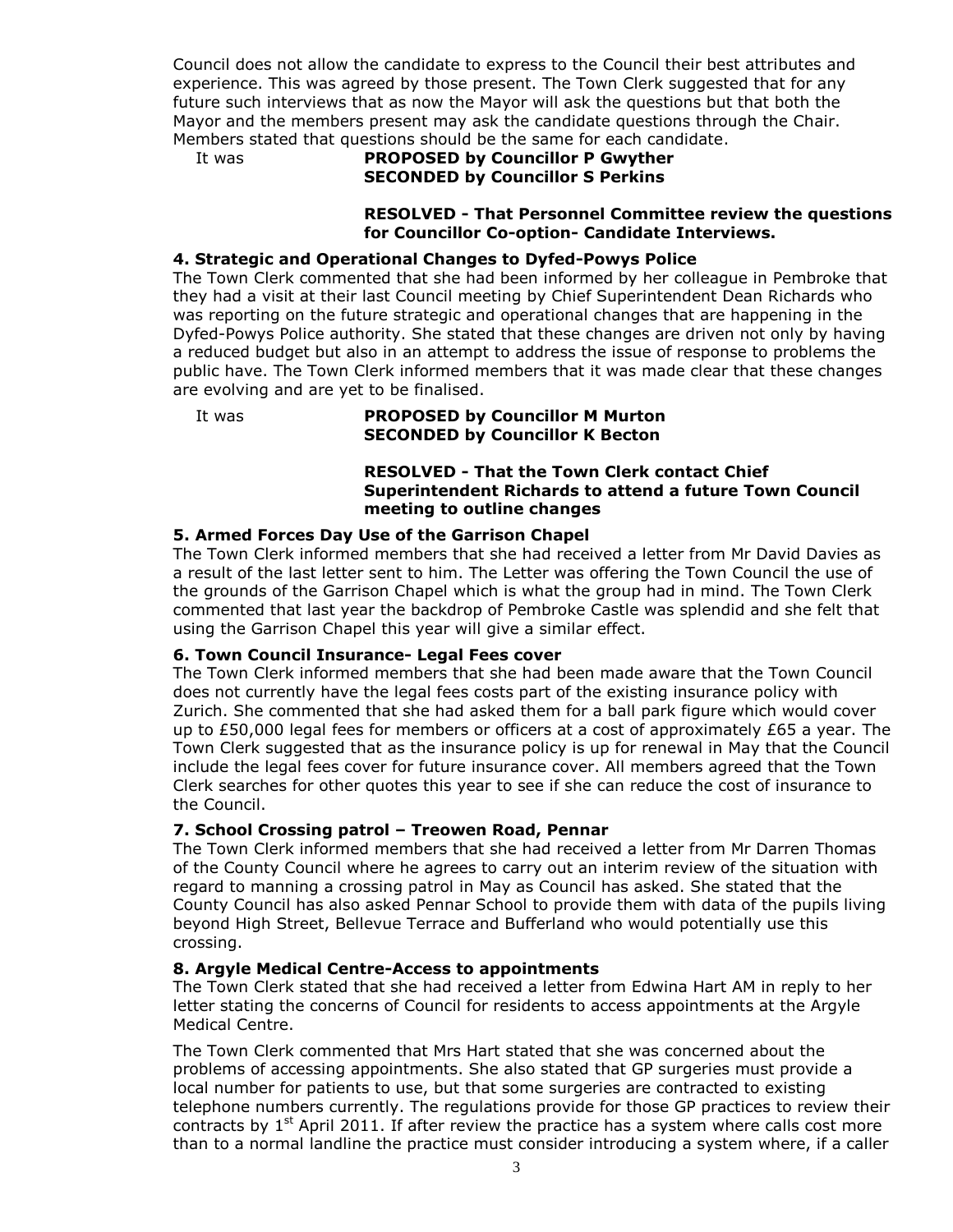requests, the practice will ring back at its own expense.

The concerns of Council expressed in my letter have been passed on to Mr Trevor Purt, Chief Executive of Hywel Dda Local Health Board.

#### **9. Lowless Commercial**

The Town Clerk informed members that she had received notification that the Town Council solicitors are merging with Morris Roberts Solicitors in Carmarthen. The Town Clerk believed that they will at some point be moving offices to the Technium.

## **10. Council Tax Charge**

The Town Clerk informed members that she had received a notice from Pembrokeshire County Council that the Council Tax charge for the Town Council Offices is £2033 for the year 2011/12

## **11. PALC (Pembrokeshire Association of Local Councils) Annual Subscription**

The Town Clerk stated that she had received a letter asking that the Town Council renew its membership of PALC at a cost of  $£158$ . Members questioned what the Town Council gain from renewing this membership. The Town Clerk informed members that this is a site mostly for Councillors which provided support and legal advice, but they do not provide any training as this is provided by One Voice Wales.

#### It was **PROPOSED by Councillor K Becton SECONDED by Councillor C Fortune**

## **RESOLVED - That the Town Council do not renew their membership with PALC**

#### **12. One Voice Wales National Training Programme for Town and Community Councillors**

The Town Clerk informed members that she had received a list of courses available for town councillors which covered the following topics:-

The Council The Councillor The Council as an Employer Understanding the Law The Council Meeting Understanding Local Authority Finance Understanding the Planning Process Community Engagement

She stated that each course ran in the evening starting at 6.30 pm and there is one available in County Hall. Each place would cost £35 each.

# **13. Financial Assistance**

## **Children with Leukaemia**

The Town Clerk informed members that this organisation was looking for financial assistance to help towards research. Members stated that due to the policies set in place they could not award financial assistance to this organisation as its activities fell outside of Pembroke Dock.

## **Hospital Radio Withybush – Annual Donations**

The Town Clerk stated that the hospital Radio at Withybush was asking for help financial towards maintaining the equipment and to support the running costs. She informed members that the radio provides specialist programmes 24 hours a day to the patients and staff at Withybush Hospital from a small band of volunteers. Members stated that due to the policies set in place they could not award financial assistance to this organisation as its activities fell outside of Pembroke Dock.

#### **Girlguiding- AGESCI Campania Regional Scout Camp 2011 – Rhiannon Davies**

The Town Clerk informed members that she had received a letter from Rhiannon asking that Council give her some financial support. The Town Clerk commented that she is 16 year old pupil at Pembroke School. She is a young leader with the 3<sup>rd</sup> Pembroke Dock Guide Unit she is also a member of the Ranger Unit where she is undertaking the Duke of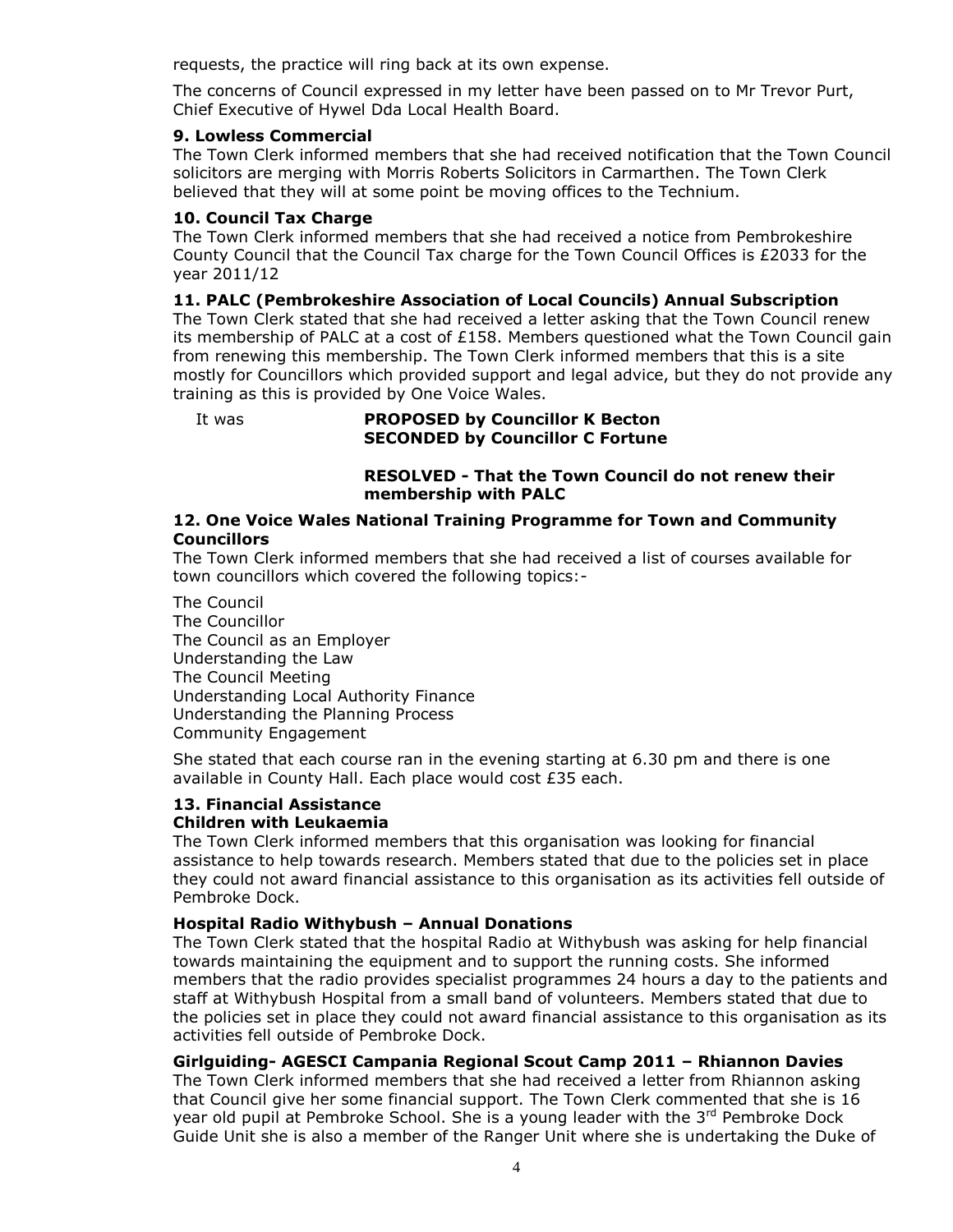Edinburgh Award as well as other programme activities relating to Girlguiding UK awards. Rhiannon has been selected to represent Pembrokeshire at Welsh level for an International opportunity in summer 2011. She has been asked to attend the above event in Italy this summer as part of the Girlguiding Cymru team. The jamboree will celebrate the  $150<sup>th</sup>$ anniversary of the unification of Italy and has the Theme to 'make a difference". Rhiannon needs to raise nearly  $£900$  and has already carried out some fund raising and has so far raised £285. She is asking the Town Council if they are prepared to make a donation so that she may achieve her goal.

#### It was **PROPOSED by Councillor C Fortune SECONDED by Councillor P E George**

## **RESOLVED - That the Town Council donate £200 to Rhiannon Davies to help support her for this event.**

#### **Victim Support**

The Town Clerk informed members that she had received a letter from Victim Support asking that the Mayor makes their charity the charity of the year. Also the charity is asking for any donation that Council may wish to make. Members agreed that the charity of the year should be the decision of the Mayor and that due to the policies set in place they could not award financial assistance.

#### **Mencap Cymru**

The Town Clerk commented that Mencap were asking the Town Council for financial support to help to continue their work in Wales. Members stated that due to the policies set in place they could not award financial assistance.

#### **Pembrokeshire Citizen's Advice Bureau**

Pembrokeshire Citizen's Advice Bureau aims to provide the people of Pembrokeshire with the best possible service regarding advice and information. They are currently looking at ways to cope with the increasing number of personal callers to our offices whilst still operating an 'Outreach' service. In 2010 they dealt with 14,343 enquiries, Debt (37%) and Welfare (35%) being the most common.

All their volunteers give their time freely but running costs are escalating.

Pembrokeshire County Council has decided to cut to the annual grant given to the Bureau. For 2011/12 the cut has been confirmed at 6% and is likely to be the same amount for each year for the next 3 years.

They are asking whether the Town Council will consider making a donation towards helping the Bureau maintain the service it provides to all residents of Pembrokeshire, but also to the CAB office based in Pembroke Dock. Members stated that due to the policies set in place they could not award financial assistance as they are a national charity.

#### **14. Planning Applications**

| 10/1081/PA | <b>Quiet Revolution</b><br>Pembroke Dock Yard<br>Pembroke Dock<br>Pembrokeshire              | Carr Jetty<br>Pembroke Dock<br>Pembrokeshire<br><b>Erection of wind Turbine</b>   |  |
|------------|----------------------------------------------------------------------------------------------|-----------------------------------------------------------------------------------|--|
| It was     | Sa72 6AE<br><b>PROPOSED by Councillor C Fortune</b><br><b>SECONDED by Councillor P Kraus</b> |                                                                                   |  |
|            | RESOLVED - That the Town Council support this application.                                   |                                                                                   |  |
| 10/1181/PA | 6 Kitchener Close<br>Pembroke Dock<br><b>SA72 6NR</b>                                        | 6 Kitchener Close<br>Pembroke Dock<br>Sa72 6NR<br><b>Erection of Conservatory</b> |  |
| It was     | <b>PROPOSED by Councillor C Fortune</b><br><b>SECONDED by Councillor P E George</b>          |                                                                                   |  |

#### **RESOLVED - That the Town Council support this application.**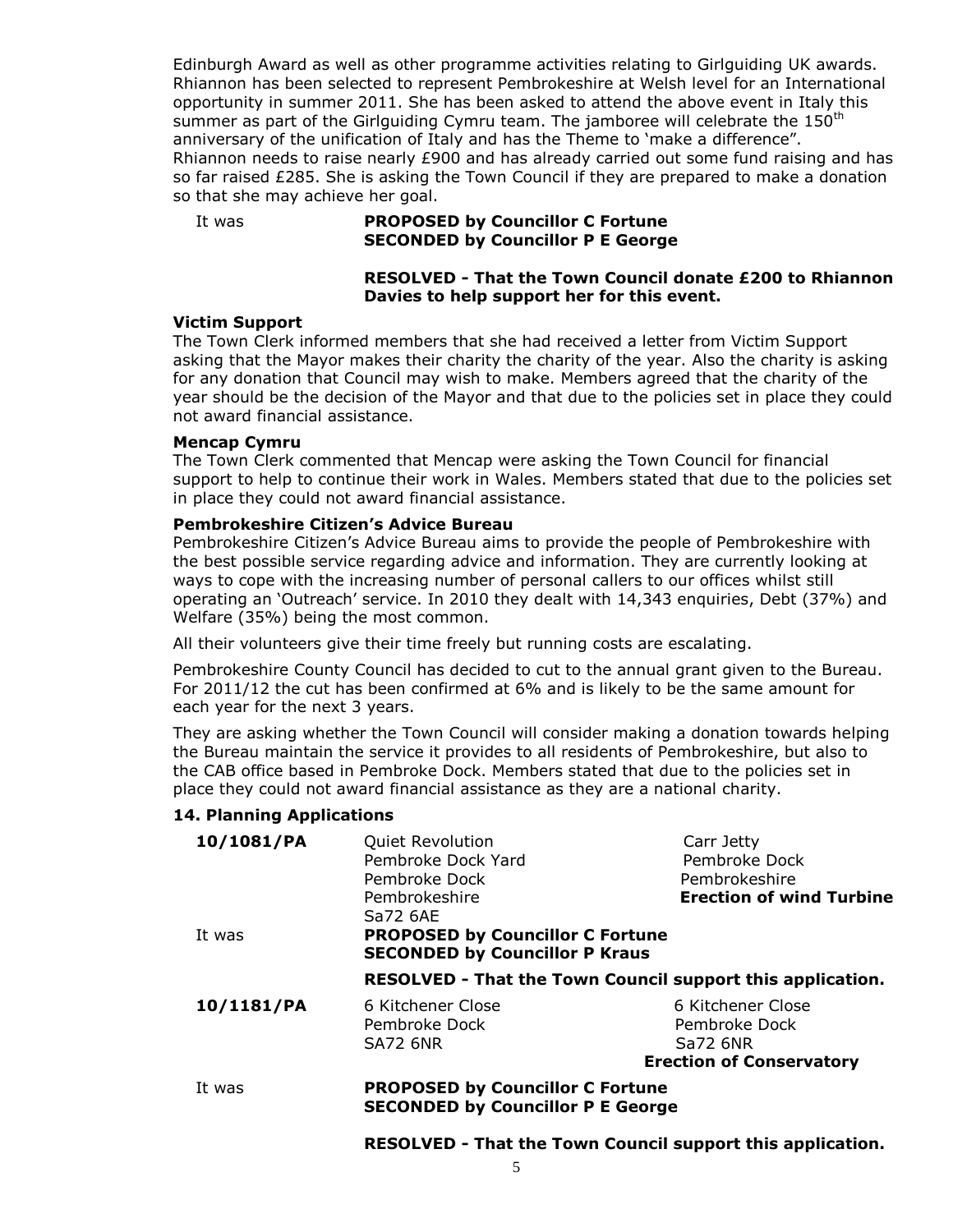10/1196/PA Mr Hugh Watson Market Hall Pembrokeshire County Council The Market County Hall **Melville** Street Haverfordwest **Pembroke Dock**  Pembrokeshire Pembrokeshire SA61 1TP SA72 6XH

 **Change use from A1 to B1**

## It was **PROPOSED by Councillor C Fortune SECONDED by Councillor P Gwyther**

## **RESOLVED - That the Town Council support this application.**

## **15. Planning decisions**

**10/1078/PA –** Surehaven Pembroke Hospital Fort Road, Construction of a conservatory  **granted**

## **7. SUPPLEMENTARY REPORT OF THE TOWN CLERK**

## **16. Pennar Robins**

The Town Clerk informed members that she had received a letter from Mr Steve Williams the junior secretary of Pennar Robbins. He asked whether the Town Council would help to fund the trophies that are given to the players for their achievements. They have 20 local children in their squad. If the Town Council are prepared to contribute there would be an invitation to attend the presentation party. The Town Clerk commented that all the certificates and the trophies would cost £250.00.

#### It was **PROPOSED by Councillor C Fortune SECONDED by Councillor P Kraus**

**RESOLVED - That the Town Council donate £200 to Pennar Robbins to help purchase the trophies for the junior players.**

An amendment was **PROPOSED by Councillor S Perkins SECONDED by Councillor A McNaughton**

> **RESOLVED - That the Town Council donate £250 to Pennar Robbins to help purchase the trophies for the junior players.**

## **Members voted with 7 for the amendment and 3 against. It was agreed that £250 be donated to Pennar Robbins Junior Team.**

#### **17. Parking concerns**

The Town Clerk informed members that she had received a copy of a letter that Mr Peter Richmond had sent to the County Council complaining about not being able to park in Meyrick Street, close to his property.

Mr Richmond is suggesting to the County Council that a 'mixed' area could be implemented which would benefit the businesses but would also allow residents only parking. It was questioned whether the Town Council could write to the County Council to help progress the situation, Councillor K Becton commented that the best thing for the Town Council to do would be to write to the County Council to state that the Town Council are keen to progress the situation.

It was **PROPOSED by Councillor C Fortune SECONDED by Councillor P E George**

> **RESOLVED - That the Town Council write to the County Council to inform them that they are anxious to progress the situation with parking permits for the**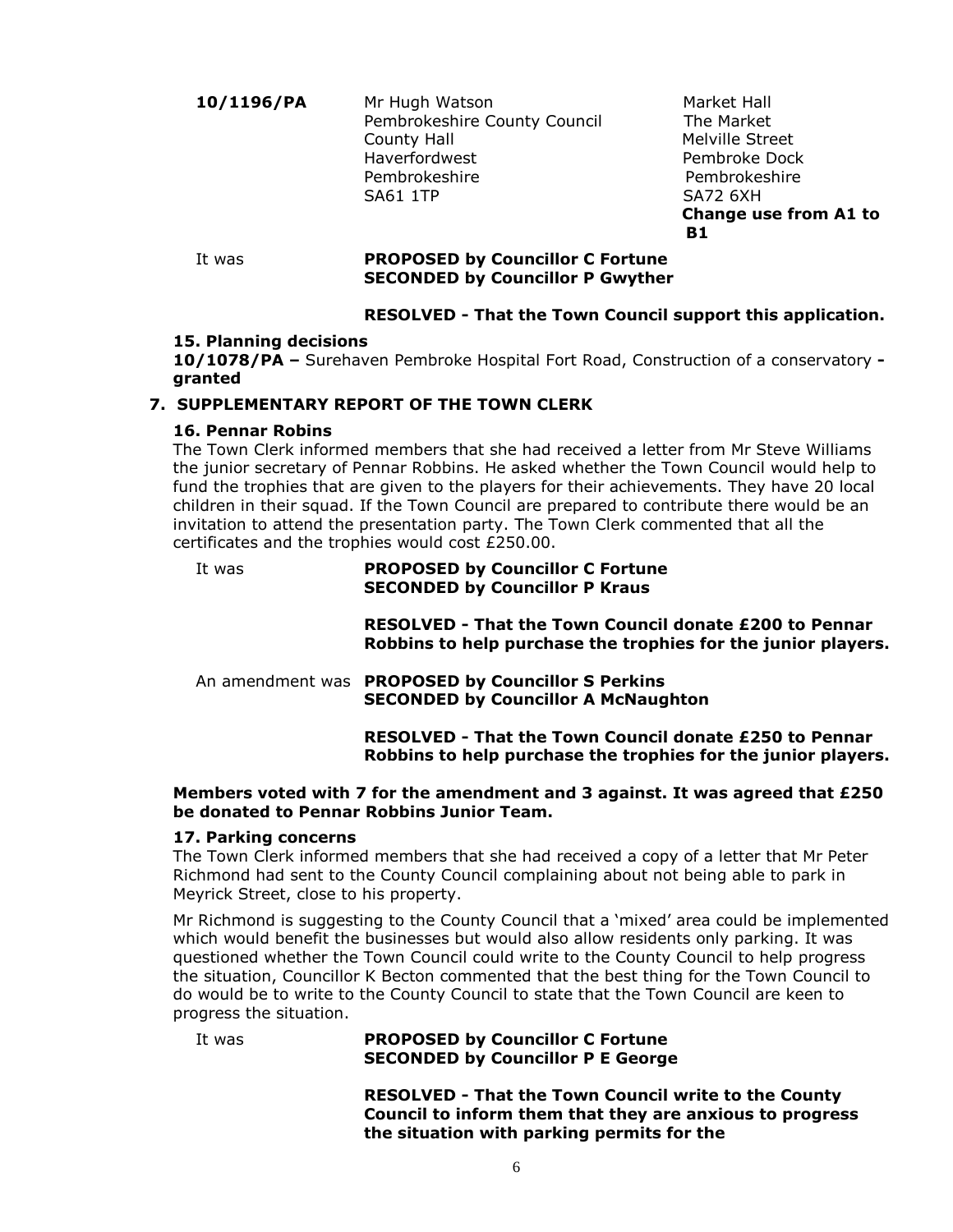## **residents of Meyrick Street.**

## **18. The Big Lunch – a request from PCSO Nadia Sullivan.**

The Town Clerk informed members that the neighbourhood policing are to hold a Picnic and Fun Day in the Bush Street Youth Centre on the 5<sup>th</sup> June 2011.

She informed members that the aim of this National Event is for local communities to get together with families, friends and Neighbours and have lunch and experience the shared enjoyment of eating together, laughter, play, music and conversation. It is hoped that this will bring lots of different groups of people together, young and old and help us to appreciate the community that we live in and enjoy meeting a wider variety of people than we would normally do. The idea is that on this one day, everyone can get together and realise how many good people there are around us in Pembroke Dock.

The Town Clerk informed members that the group are asking for the help and support of prominent Businesses within our Community and therefore are asking if you are willing to make a donation to be used for the Big Lunch.

## It was **PROPOSED by Councillor K Becton SECONDED by Councillor M Murton**

## **RESOLVED - That the Town Council donate £50 towards purchasing prizes for the event.**

#### **19. Pembroke Dock Community Web Project**

The Town Clerk informed members that the subscription for Pembroke Dock Town Council's web presence is now due, this amounts to £400.00.

## It was **PROPOSED by Councillor C Fortune SECONDED by Councillor P E George**

#### **RESOLVED - That the Town Council continue with the subscription for the website and pay the amount of £400.00**

## **20. MHPA – Cruise vessels coming into Pembroke Dock.**

The Town Clerk informed members that Mrs Sue Blanchard-Williams, the Cruise Coordinator for the Port Authority, has written explaining that they are expecting 4 cruise vessels to come into Pembroke Dock port this year, the first one in July. She stated that they would like the Mayor to meet passengers when they come ashore but also they would like to have people to help the Meet and Greet process by dressing up in Welsh costumes or to entertain. Members commented that they are delighted that the Cruise vessels are coming in to Pembroke Dock but feared that passengers from the vessel would be transported to neighboring towns with Pembroke Dock then at a loss. It was agreed that the Town Clerk should question the itinerary and plans for when the cruise vessels arrive and for the Cruise Coordinator to contact all the local schools and organisations for their involvement.

#### **8. FINANCIAL REPORT 1. ACCOUNTS FOR PAYMENT**

The following accounts are submitted for approval of payment:-

| Alpha Software Maintenance- single user          | £106.80 |
|--------------------------------------------------|---------|
| Swalec Albion Square lamp                        | £29.76  |
| Clarity Photocopier sharp 16 page per min copier | £750.00 |
| Electricity pump House Bill                      | £40.37  |
| Euro Office printer toner                        | £51.28  |

## **2. SALARIES AND WAGES**

| 09/03/2011-05/04/2011 | Salaries and Wages | £4,054.72 |
|-----------------------|--------------------|-----------|
| 09/03/2011-05/04/2011 | Tax and NI         | £1,037.87 |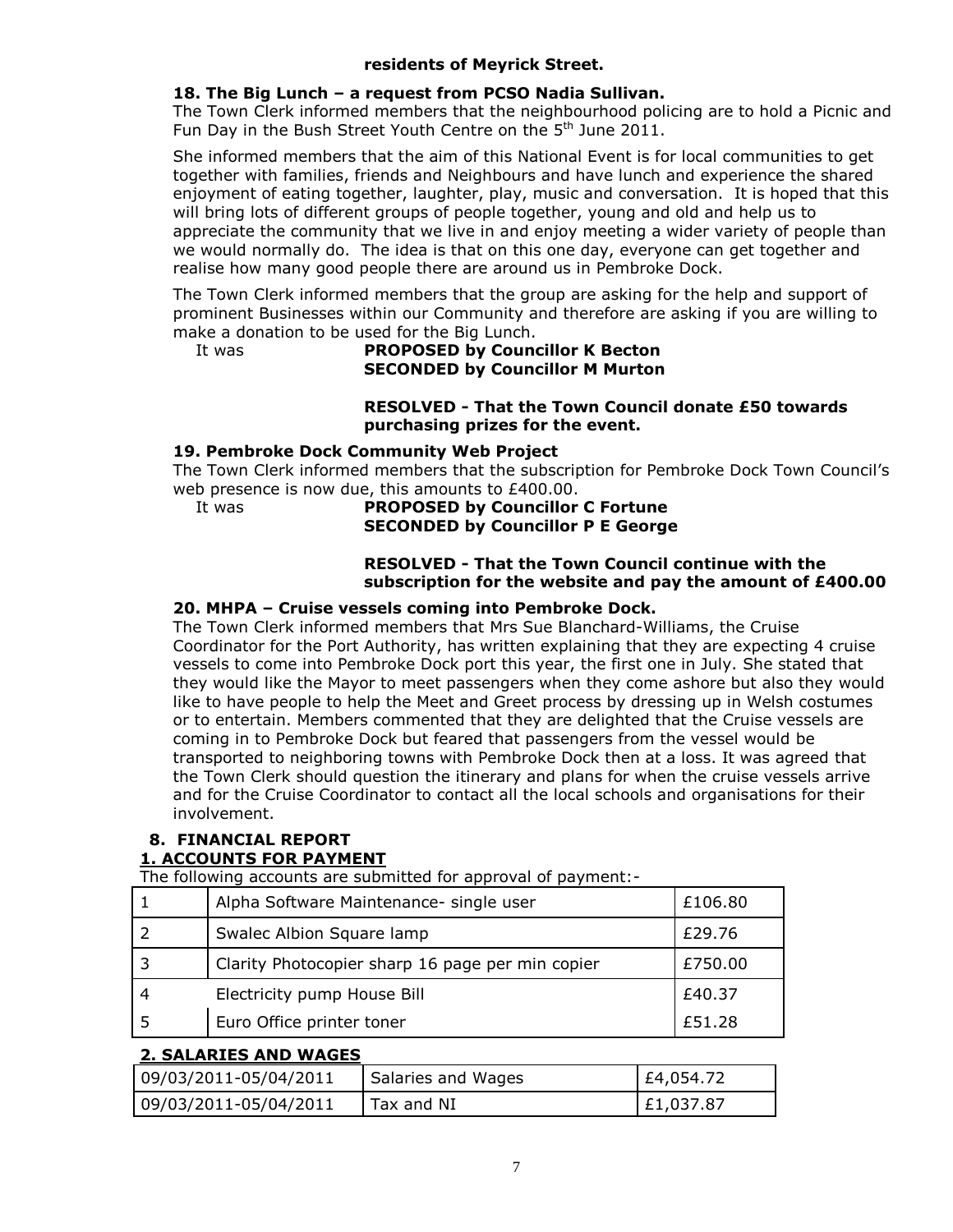## **3. ACCOUNT BALANCES**

| 31/03/2011 | <b>HSBC Current Account</b> | E6,045.99  |
|------------|-----------------------------|------------|
| 31/03/2011 | <b>HSBC Premium Account</b> | E72,632.20 |

#### It was **PROPOSED by Councillor K Becton SECONDED by Councillor P E George**

**RESOLVED - That the Town Council approve payment of Accounts numbered 1-5 and Salaries and Wages payments.**

#### **9. REPORTS FROM TOWN COUNCIL REPRESENTATIVES SERVING ON OUTSIDE BODIES**

## **Police Forum**

Councillor M Murton commented that she had attended a recent Police Forum meeting, she commented that there was a lot of feedback and the objective issues where improving in Pennar. Councillor M Murton stated that skateboarders had been warned by the Police at Albion Square as they where skateboarding into the main road, also the PCSO's have spoken with shop owners regarding cigarette butts to try alleviate the situation. She informed members that a presentation was given at the meeting regarding burglary and advice was provided on how to protect your home and garden. Councillor M Murton stated that the priorities for this month where antisocial behaviour in Albion Square, Cross Park and Hobbs Point.

#### **Chamber of Trade**

Councillor M Colgan commented that she had attended a breakfast meeting with the Chamber of Trade, she commented that they where purchasing vacuum cleaners to suck up cigarette butts and are also providing brushes to businesses within the town. She informed members that the Chamber of Trade where doing a clean up around the town on the 28<sup>th</sup> April ready for the Royal Wedding Celebrations.

#### **Pater Hall Trust**

Councillor P Gwyther informed members that the AGM of the Pater Hall Trust had taken place, he commented that officers of the Trust remained the same but a trustee from the Town Council was needed. Councillor J Phillips volunteered to fill this vacancy.

#### **10. ANY OTHER ITEMS WHICH THE MAYOR DECIDES AS URGENT**

There were no items to discuss.

#### **11. ANY OTHER BUSINESS**

#### **Notice Board & Windows**

Councillor P Gwyther commented that the notice board on the front of the Pater Hall was looking in a poor condition and questioned if the best way to revive it was to purchase a new one. It was agreed for the Town Clerk to look at prices and bring back to a future meeting. Councillor P Gwyther commented that windows at the front of the Pater Hall were in need of a clean, Councillor S Perkins commented that this issues should be discussed between the Trust and officers of the Town Council as stated in the Service Level Agreement and issues like this should not be brought to Town Council meetings.

#### **St Patrick's Hall**

Councillor E Cook commented that there will be live music on in St Patrick's Hall on 23rd April by Pete Morton; she commented all are welcome to attend.

#### **Children at Pennar School**

Councillor S Perkins commented that children from Pennar School attended County Hall and spoke in front of the scrutiny Committee; she stated that they did a good presentation and did the town proud.

#### **Mayors Quiz Night**

Councillor M Colgan informed members that she had arranged a quiz night on Thursday 14<sup>th</sup> April 7.30 for 8.00pm In the Sunderland Room in the Pater Hall. She stated that she had invited all quiz teams £5.00 entry per team and nibbles would be provided.